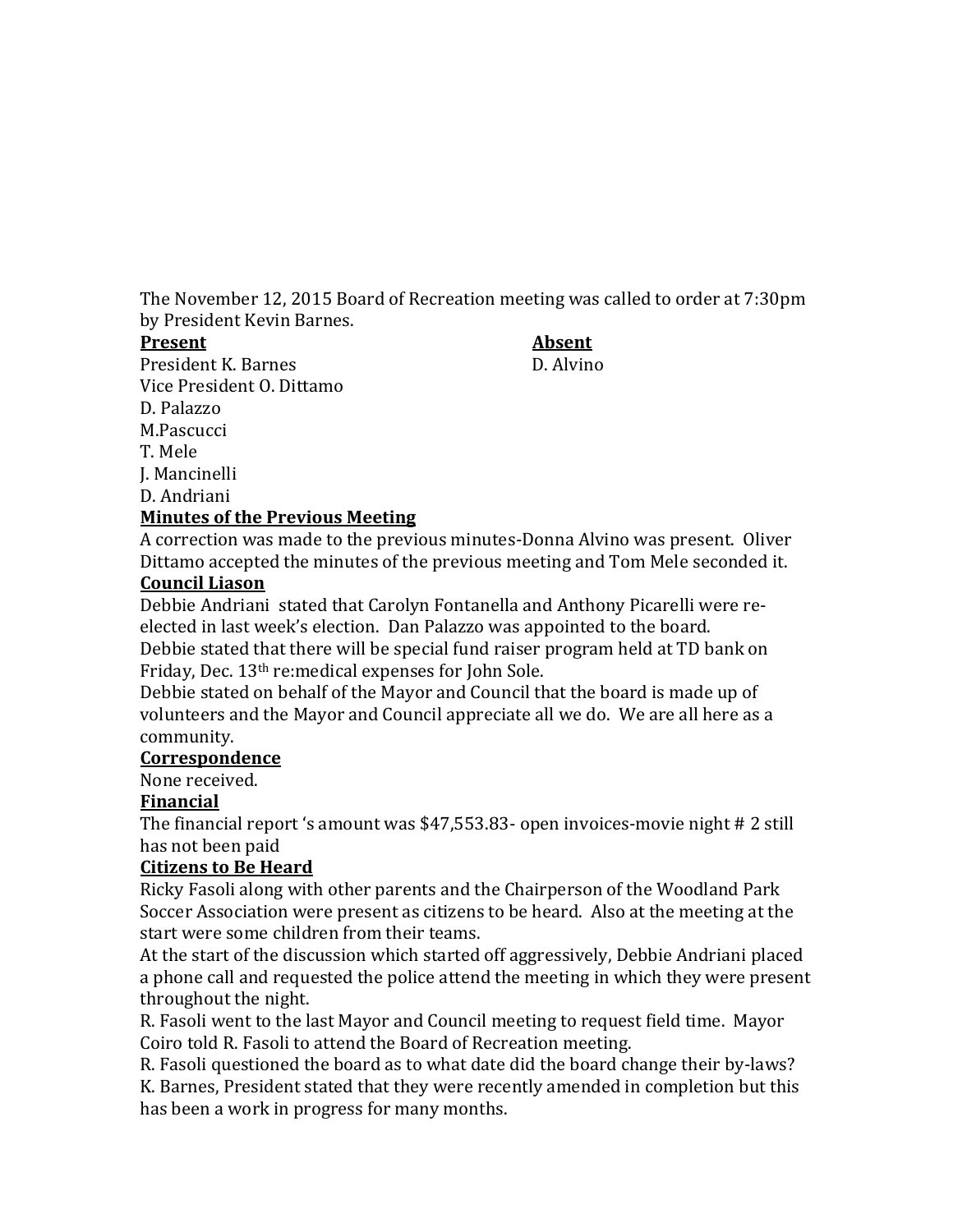R. Fasoli questioned if the reason he isn't getting a field is because now it is stated in the bylaws regarding no more than one traveling team in the same sport gets the fields. Previously I was told that there were no fields available.

K. Barnes stated that when he was told that, there were no available fields.

M. Fasoli stated that she is a tax payer on two homes in the borough and therefore should be allowed to have her children use the town's fields.

R. Fasoli stated that he was informed that in 2009, funding was given from Open Space funding , anyone can use those fields. He stated he was given this information by a Freeholder.

R. Fasoli stated he has a petition signed by many residents demanding that their children be allowed to play on the town's fields.

M. Fasoli stated she drives by the fields and takes pictures of the empty fields not being used. She stated that this is a vendetta against her husband.

R. Fasoli stated that the STING organized teams are like our teams, do they follow the same rules as us?

K. Barnes stated the board is here for recreation, not traveling teams that don't include our in town players as well. We support PAL teams-Recreation 1st and traveling 2nd.

R. Fasoli again questioned that the bylaws state only one traveling team on the fields. Does this mean we can't come on if another traveling team comes on the fields? At Tuesday night's Mayor and Council meeting, the Freeholder Director stated the field is not to be restricted to certain teams.

Debbie Andriani stated in response to the Freeholder's statement, that it was up to the municipality to decide what teams go on the fields.

R. Fasoli stated that he will go to the Freeholders that have stated that no restrictions are allowed and I will have my petition to present.

K. Barnes questioned Fasoli if he asked for use of Washington Park School's field?

R. Fasoli stated he did ask the board and was told that PAL has the fields first.

R. Fasoli also questioned the new fee of \$250- is this fee for all outside teams?

K. Barnes responded that yes, it was for all outside teams.

The W.Park director of the soccer association was present and stated that the in town teams get the fields first but then the fields are offered to us.

Throughout the discussion, Anthony Sabatino, Treasurer of the PAL was present and at many times responded to R. Fasoli on how the fields were being used and why according to schedules and circumstances that at times the fields could be empty. Also A. Sabatino responded to all the statements made by Fasoli regarding the PAL and their tax situation. Since that had no correlation to the discussion on the table, the board did not address that issue.

## **Personnel**

The board welcomed the new commissioner, Dan Palazzo.

## **Field and Grounds**

Reports have been submitted by Mickey Pascucci and Tom Mele. The lightbulbs still need to be replaced but needs to have a crane in use to do so.

The swing on Bogert is still broken.

## **Permits**

No new permits will be issued until Spring.